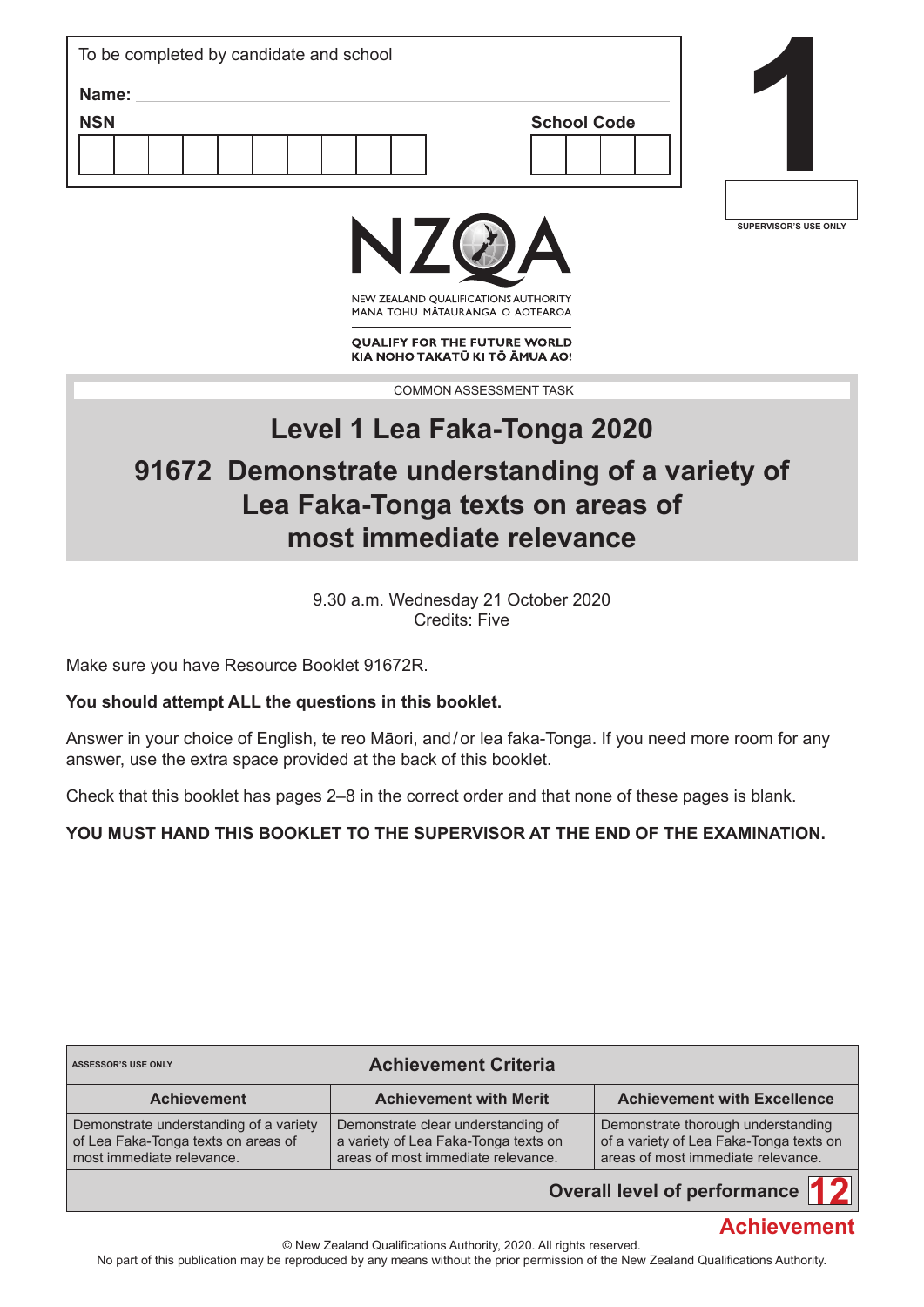## QUESTION ONE: Tohinoa 'a Fafu' (Fafu's diary)

Read Text A on page 2 of the resource booklet.

Fakamatala'i fakaikiiki mai 'a hono fāngota'i 'e Fafu 'a e 'anga'.  $(a)$ Describe Fafu's shark-hunting expedition in detail. Naja kulieku nailou he osi po kilonnita e taha Mei uta poa tele ai pe holar vaka. Te 'eki ke u tonguta la lalo manaa ku ongol oka eku nailoni, ne mei matuli hoku vaka pea u to ki mua o foingui e anga ki he mamaha he nae to totolahi ango e tatai nad nau fi'u mai Na'a ku too hake oku povai poa i he'eku hiki ke ti he tahaki kae tamatei, ne ngano o anga hola oka ta'a ne hola fiction e anga ia o toki ki he  $100010.$ Ko e hā hono 'uhinga ne ui ai e talanoa ko 'eni' "Ko e 'Anga Poto'"? 'Omi ha fakamatala  $(b)$ fakaikiiki mei he talanoa' ke poupou ki ho'o tali'. Why is the story called "Ko e 'Anga Poto"? Give details from the text to support your answer. He oku poto de ika ne hola fiofia foki ki he loloto.

Lea Faka-Tonga 91672, 2020

 $\overline{2}$ 

**ASSESSOR'S**<br>USE ONLY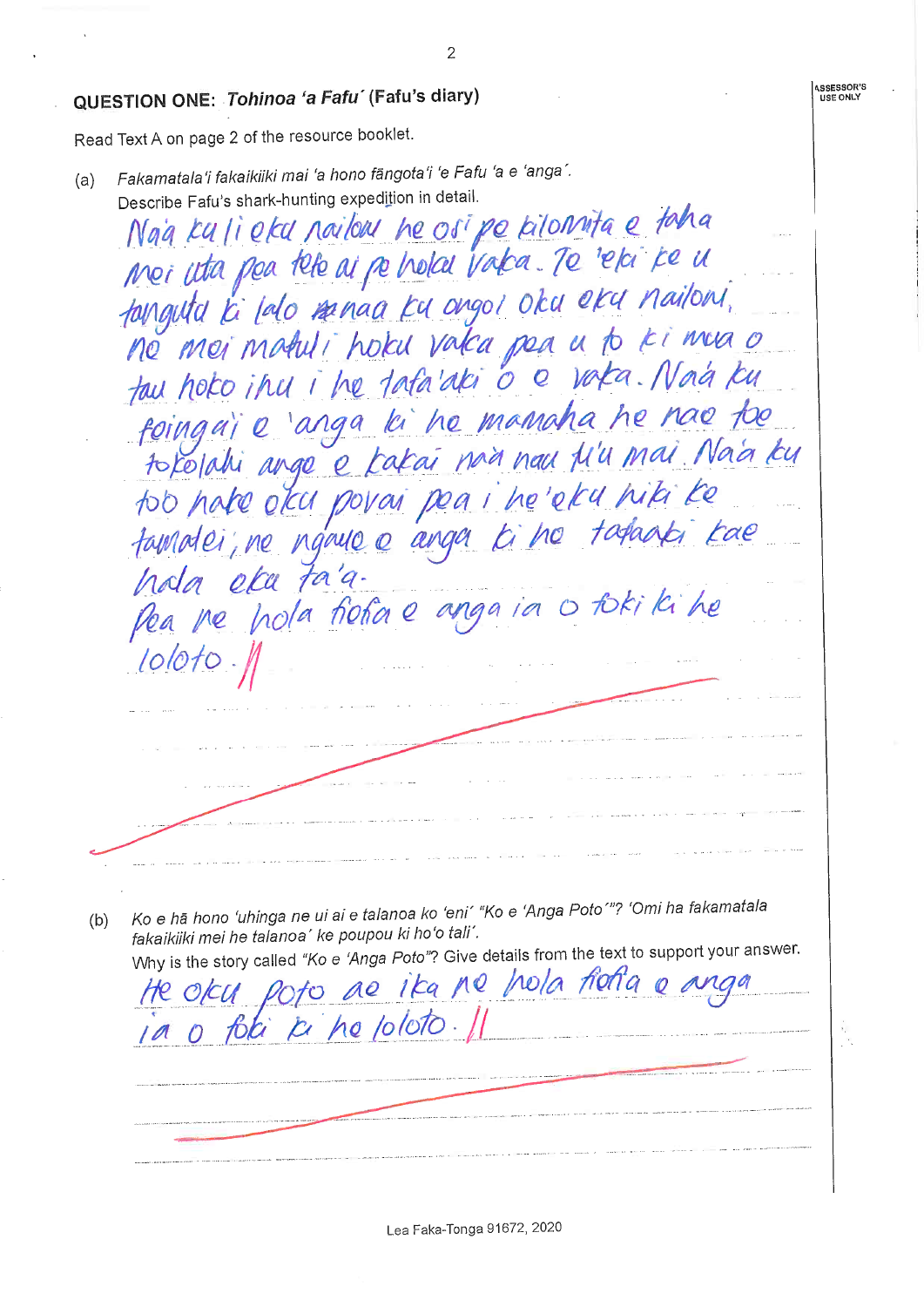

J

 $\overline{3}$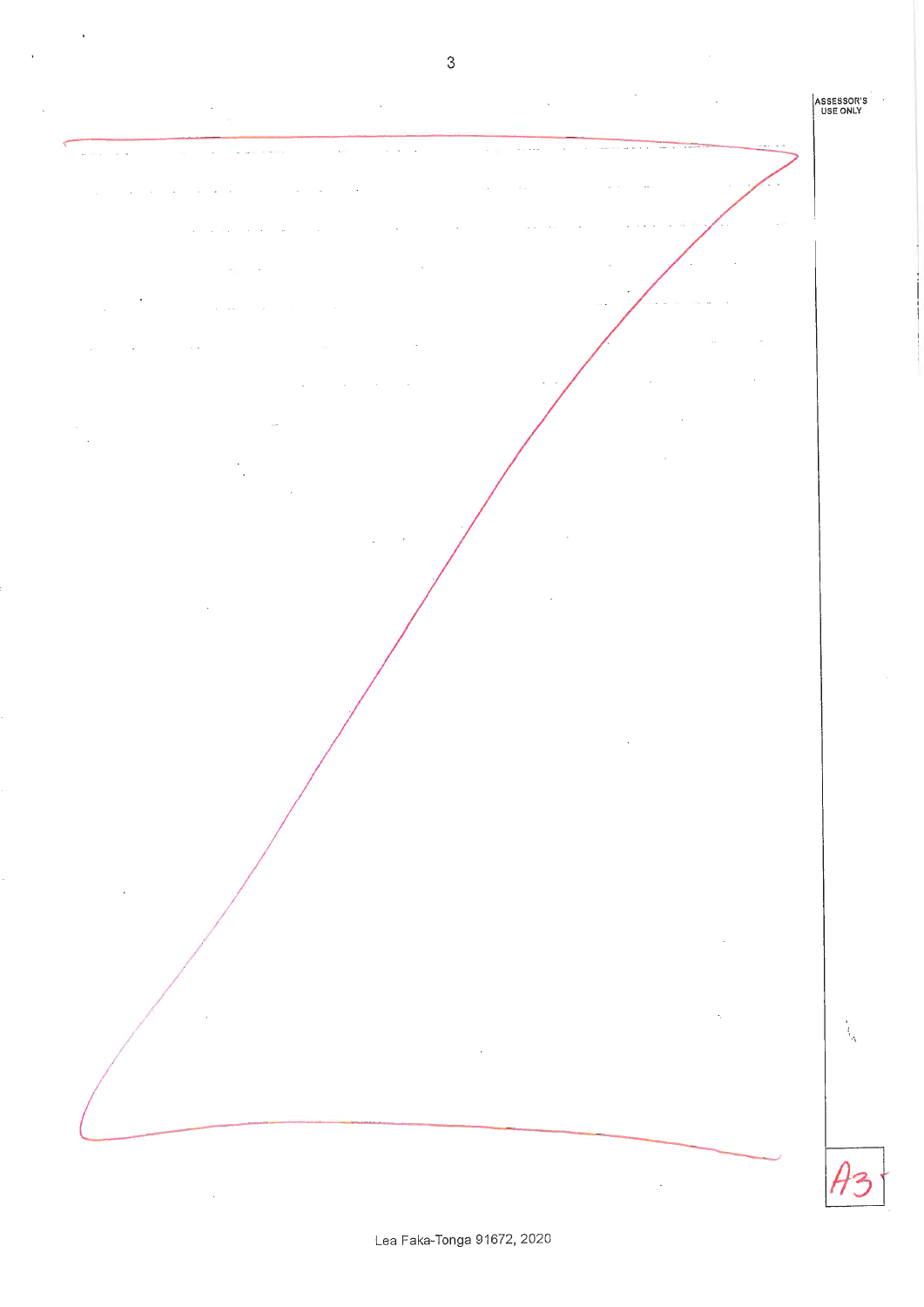|     | QUESTION TWO: Felafoaki 'a e letioo' (Talkback radio)                                                                                                                                                                                                                                   | USE ONL' |
|-----|-----------------------------------------------------------------------------------------------------------------------------------------------------------------------------------------------------------------------------------------------------------------------------------------|----------|
|     | Read Text B on page 3 of the resource booklet.                                                                                                                                                                                                                                          |          |
| (a) | Ko e hā e 'uhinga 'oku totonu ai ke foaki e \$1000 ki he kau va'inga liiki'. Poupou'i ho'o tali'<br>'aki ha fakamo'oni mei he konga tohi'.<br>Why should league players get \$1000? Support your answer with evidence from the text.<br>He oku ako lelei hange ko e kau félaahi fautohi |          |
|     |                                                                                                                                                                                                                                                                                         |          |
|     |                                                                                                                                                                                                                                                                                         |          |
|     |                                                                                                                                                                                                                                                                                         |          |
|     |                                                                                                                                                                                                                                                                                         |          |
|     |                                                                                                                                                                                                                                                                                         |          |
|     |                                                                                                                                                                                                                                                                                         |          |
|     |                                                                                                                                                                                                                                                                                         |          |
|     |                                                                                                                                                                                                                                                                                         |          |
|     |                                                                                                                                                                                                                                                                                         |          |
|     |                                                                                                                                                                                                                                                                                         |          |
|     |                                                                                                                                                                                                                                                                                         |          |
|     |                                                                                                                                                                                                                                                                                         |          |
|     |                                                                                                                                                                                                                                                                                         |          |
| (b) | Ko e hã e 'uhinga 'oku 'ikai ai ke totonu hono 'oange 'a e \$1000 ki he kau va'inga liiki'?<br>. Poupou'i ho'o tali' 'aki ha fakamo'oni mei he konga tohi'.<br>Why should league players not get \$1000? Support your answer with evidence from the text.                               |          |
|     | he oku tau liiki oku lahi enau pabaga mei                                                                                                                                                                                                                                               |          |
|     | he kau siponisaa paanga mei he ngaam                                                                                                                                                                                                                                                    |          |
|     | Niuaki mo e ngadhi fakaekeeke pe oku                                                                                                                                                                                                                                                    |          |
|     | nou may e \$2000 i no ta'u. He oku                                                                                                                                                                                                                                                      |          |
|     | totony ke fakalahi etau bomipiuta pea tokonii                                                                                                                                                                                                                                           |          |
|     | o fanau oku lava maslunga i he ako 11                                                                                                                                                                                                                                                   |          |
|     |                                                                                                                                                                                                                                                                                         |          |

Lea Faka-Tonga 91672, 2020

 $\overline{4}$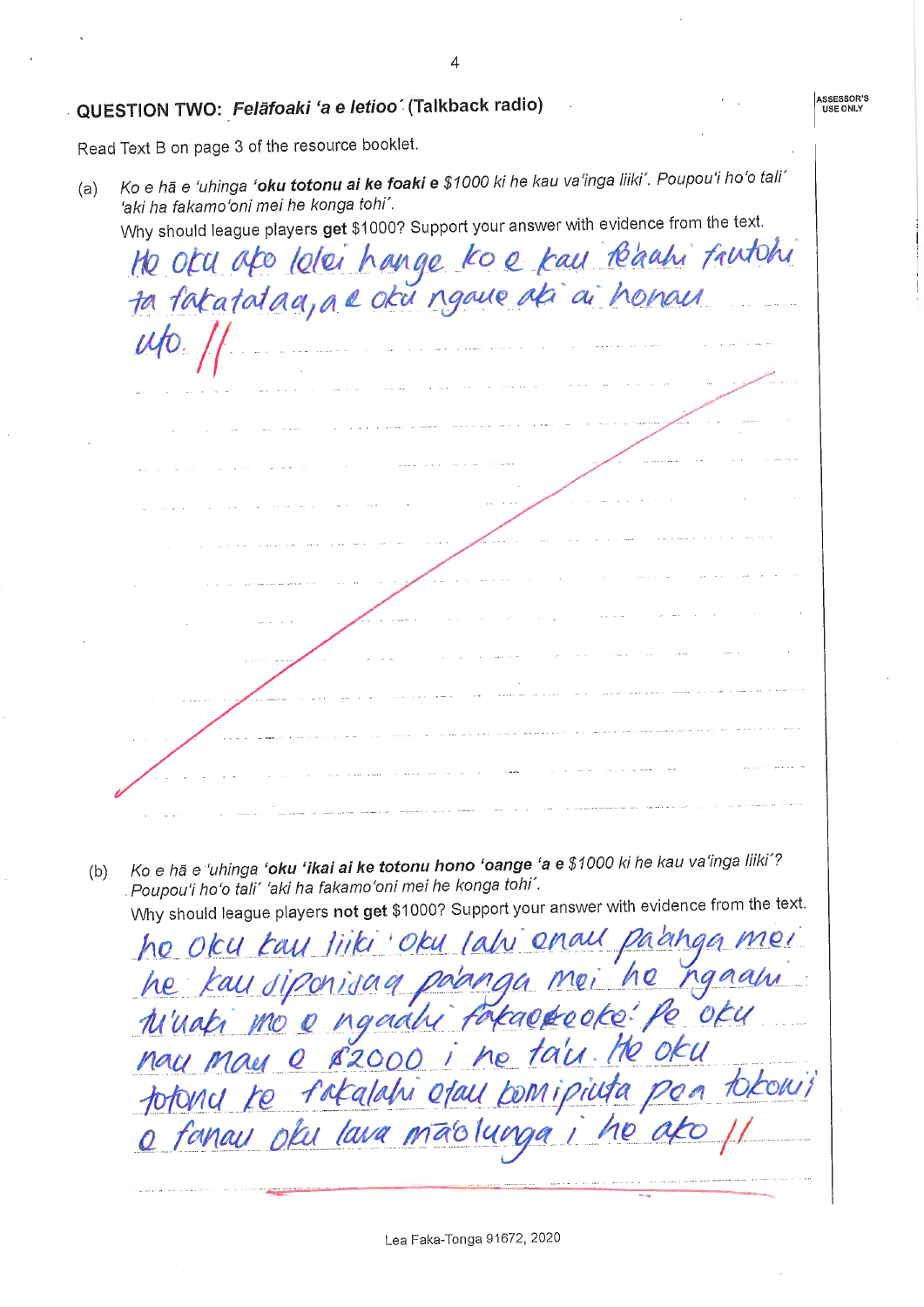

Lea Faka-Tonga 91672, 2020

5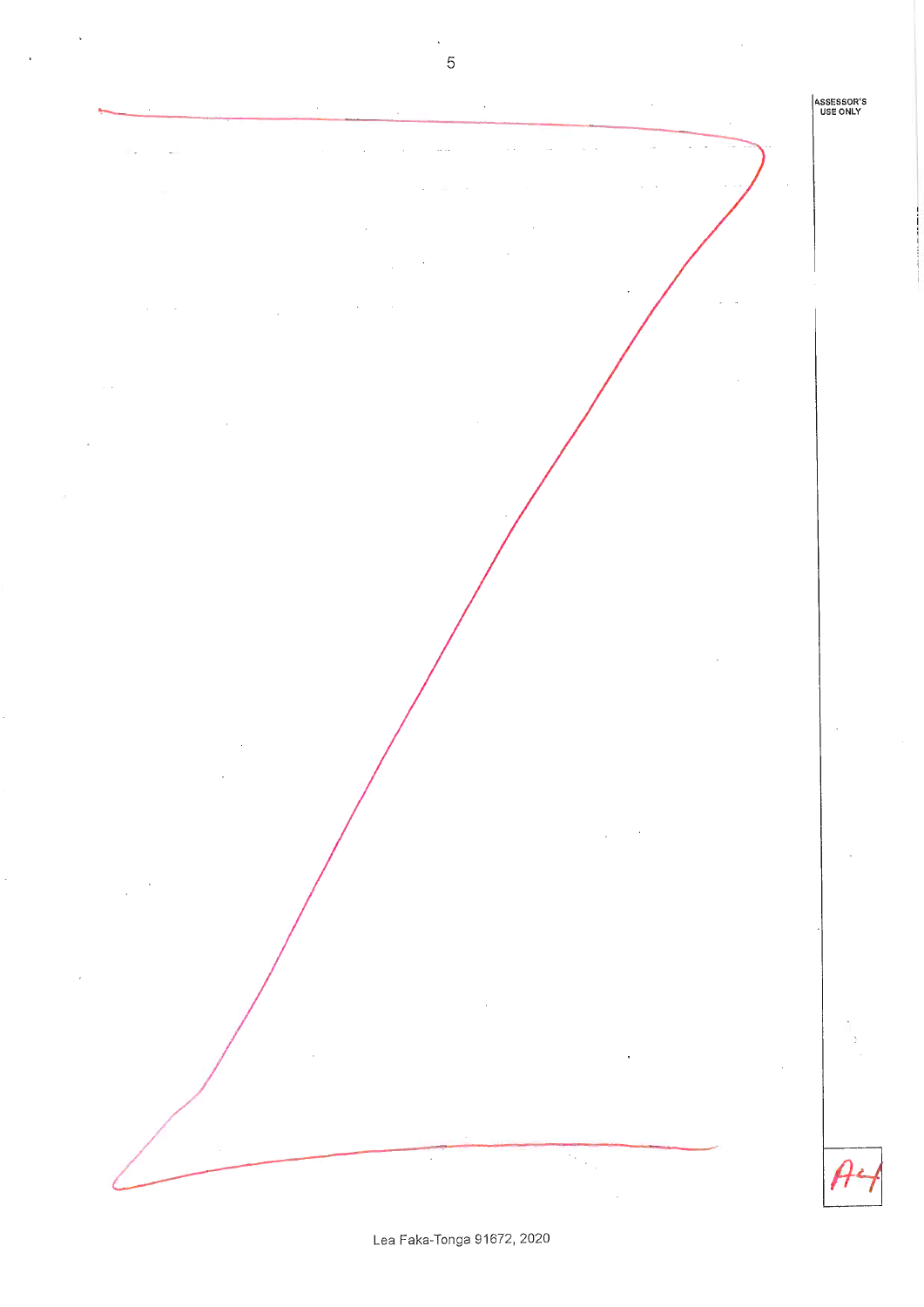**ASSESSOR'S**<br>USE ONLY QUESTION THREE: Talanoa (Story) Read Text C on page 4 of the resource booklet. Ko e hã e 'uhinga na'e fai ai 'e Nani e talanoa ko 'eni'?  $(a)$ Why did Nani tell this story? He koe tainni lahi oku tau formalie pe he etau noto; pea ngalo a e feiture obie tau hau moi ai. 11 Fakamatala'i e mo'ui 'a e fāmili 'o Nani' 'i he taimi na'e kei si'isi'i ai'.  $(b)$ Describe Nani's family life when she was young. famili nab nau Masira poa moe ngaue malohi katoa he nao naar i ai 'he famili. Il Ko e hā e ngāue 'a Nani na'a' ne fai 'i he'ene kei si'i'? Ko e hā 'ene ongo'i fekau'aki mo e  $(c)$ ngāue na'e 'oange ke ne fai'? What was Nani's role when she was young, and how did she feel about it? jo nono tany e malala o e afi he pouli ke ta akie ati, i he pongipongie taha. pea nala ne tetia aypito he nae itai to u ngayeati ha masi

6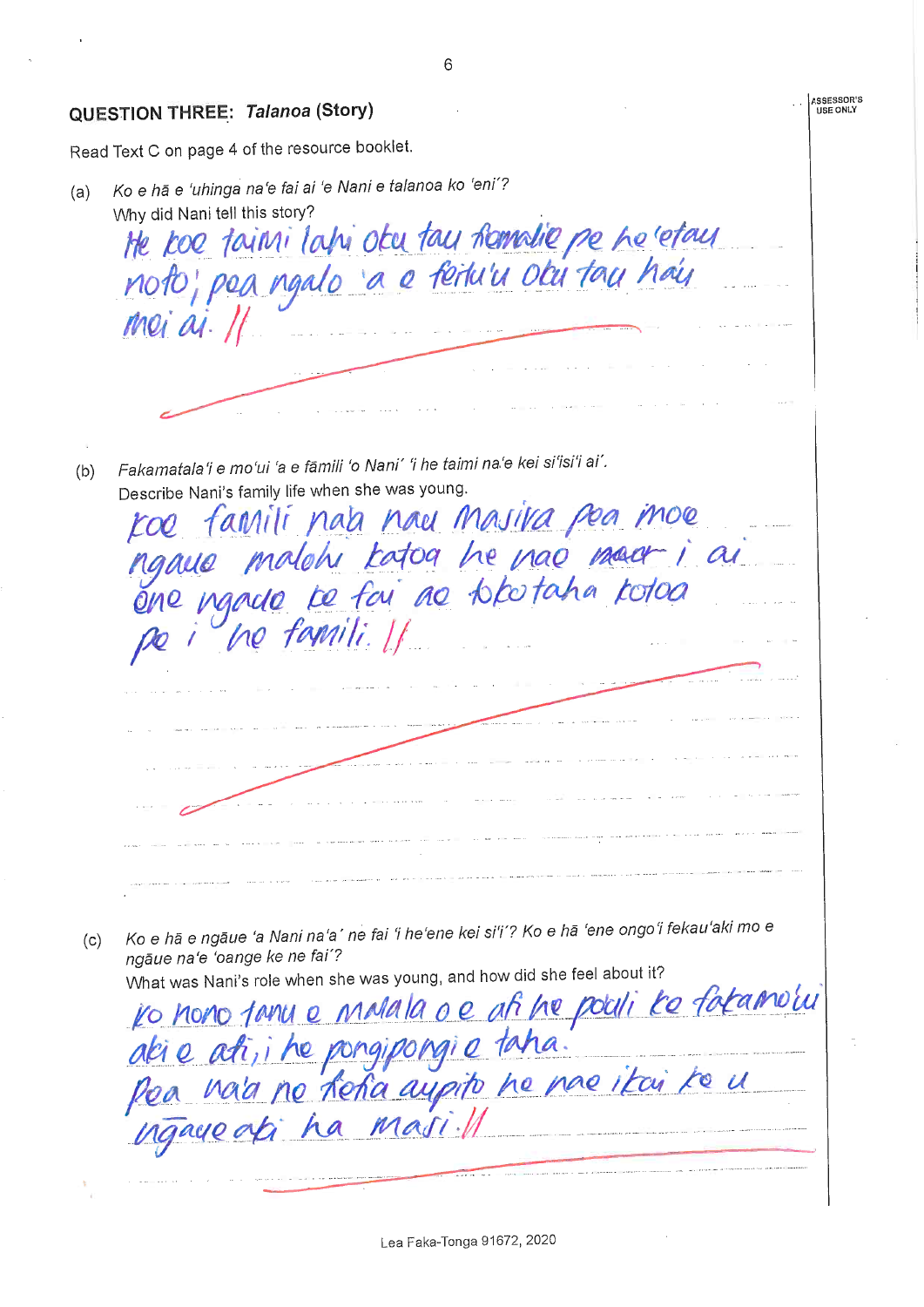



 $\ddot{\phantom{a}}$